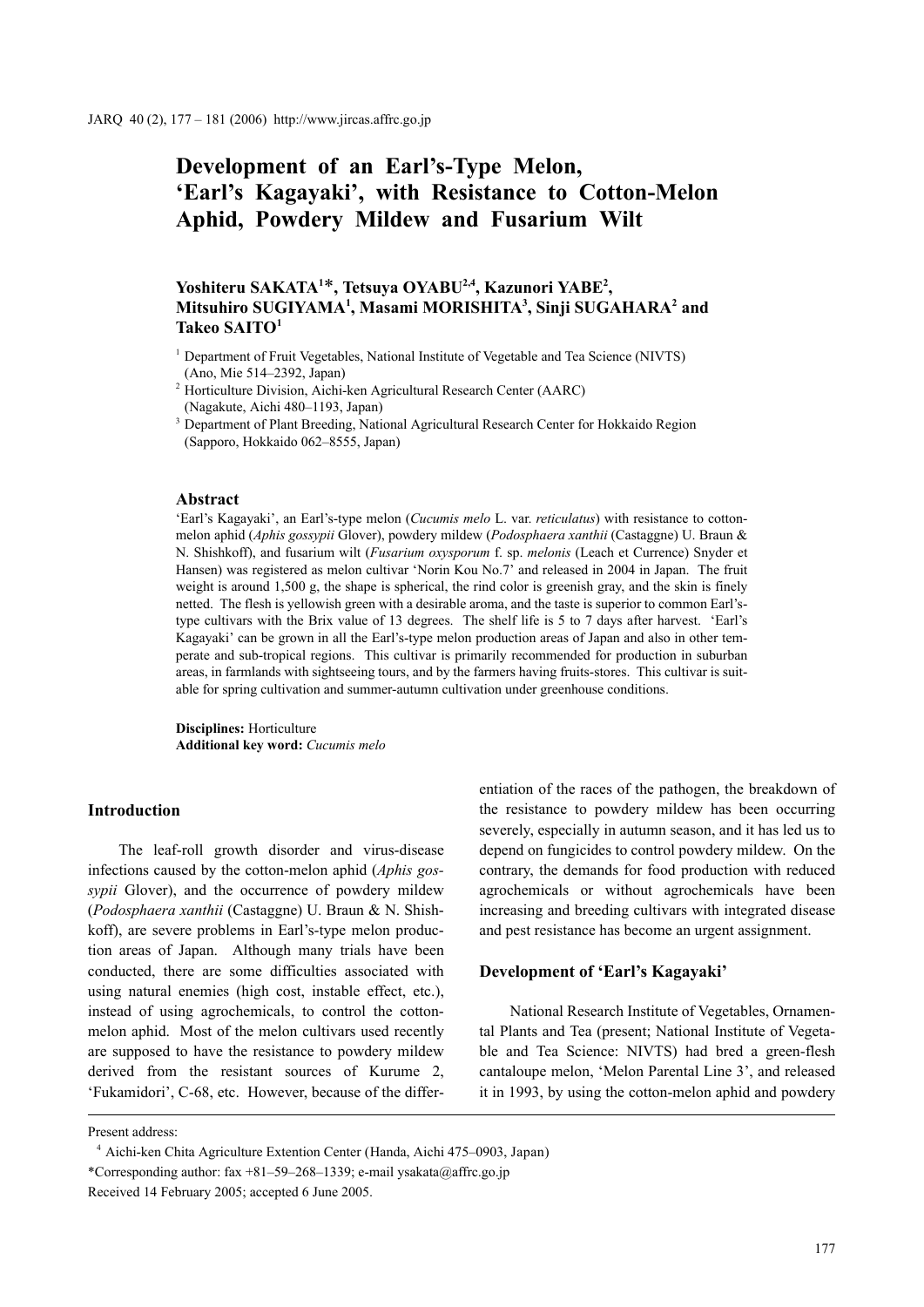mildew resistant accession of AR  $5<sup>1</sup>$  as a breeding material. Although the 'Melon Parental Line 3' has merits such as the disease and pest resistance, slightly compact sized plant, and early maturing, it has not been adopted as a parent for breeding the Earl's-type melon cultivars. That is because it has some disadvantages, such as susceptibility to fusarium wilt (*Fusarium oxysporum* f. sp. *melonis* (Leach et Currence) Snyder et Hansen), smaller fruit, weakly netted fruits, and short shelf life.

Under these conditions the authors had begun breeding for high quality Earl's-type melon  $F_1$  cultivars with resistance to cotton-melon aphid, powdery mildew and fusarium wilt. More than one hundred combinations of trial  $F_1$ , hybrids were made and evaluated, and two trials of Melon Kyu-Ai Kou 1 and Kyu-Ai Kou 2 were found to have not only the resistance to cotton-melon aphid, powdery mildew and fusarium wilt but also excellent fruit quality. The two trials were the hybrids between the NIVTS bred accession of AR91-2 and the Aichi-ken Agricultural Research Center (ARRC) bred accessions of Aichi 3 and Aichi 4. One of the trials of Melon Kyu-Ai Kou 1 was confirmed as an excellent Earl's-type melon in a series of specific characteristics tests and the tests for regional adaptability conducted from 2001 to 2003. The accession was named and registered as 'Earl's Kagayaki' (Norin Kou 7) in 2004. 'Earl's Kagayaki' is the first Earl's-type melon cultivar with cotton-melon aphid resistance in Japan. By the registration of 'Earl's Kagayaki', AR91-2 was also named 'Kurume MP-4' and registered as a melon parent cultivar in 2004.

#### **Pedigree of 'Earl's Kagayaki'**

The 'Earl's Kagayaki' is the hybrid between the NIVTS bred accession of 'Kurume MP-4' and the Aichiken Agricultural Research Center bred accession of Aichi 3 (Fig. 1). The hybrid was selected in performance tests held in NIVTS and AARC from 2000 to 2003. The performance of its resistance, quality and other traits was confirmed in a series of specific character tests and the tests for regional adaptability from 2001 to 2003.

The pedigree of a male parent, 'Kurume MP-4', which has resistance to cotton-melon aphid and powdery mildew, is shown in Fig. 2. The resistance was introduced from AR 5 cantaloupe<sup>1</sup> and the fruit quality was introduced from 'Earl's K' and 'Earl's Favourite Natsu kei 6'. Another parent of a female parent of Aichi 3, which has resistance to fusarium wilt (race 0 and 2) and excellent fruit quality, is a selection from the hybrid between 'Earl's Crest' and 'Earl's Favourite Natsu kei  $7'$ <sup>2</sup>.

## **Characteristics**

As 'Earl's Kagayaki' was bred as a Japanese Earl'stype melon cultivar, it is assumed that the cultivar is to be grown under greenhouse conditions and the single main stem is trained vertically with one fruit set.

#### **1. Plant and fruit**

The plant of 'Earl's Kagayaki' is slightly more compact than the Japanese standard cultivar of 'Earl's Miyabi



## **Fig. 1. The pedigree of 'Earl's Kagayaki'**

AR: Aphid resistant, PMR: Powdery mildew resistant, FR: Fusarium wilt resistant.

 $AR$  5 - (AR, PMR)  $F_1$ 'Earl's K'  $B_1F_1 \longrightarrow B_1F_4$  'Earl's K' F1 F8 'Kurume MP-4' (AR91-2) 'Earl's Favourite Natsu kei 6'<sup>-1</sup> (AR, PMR)

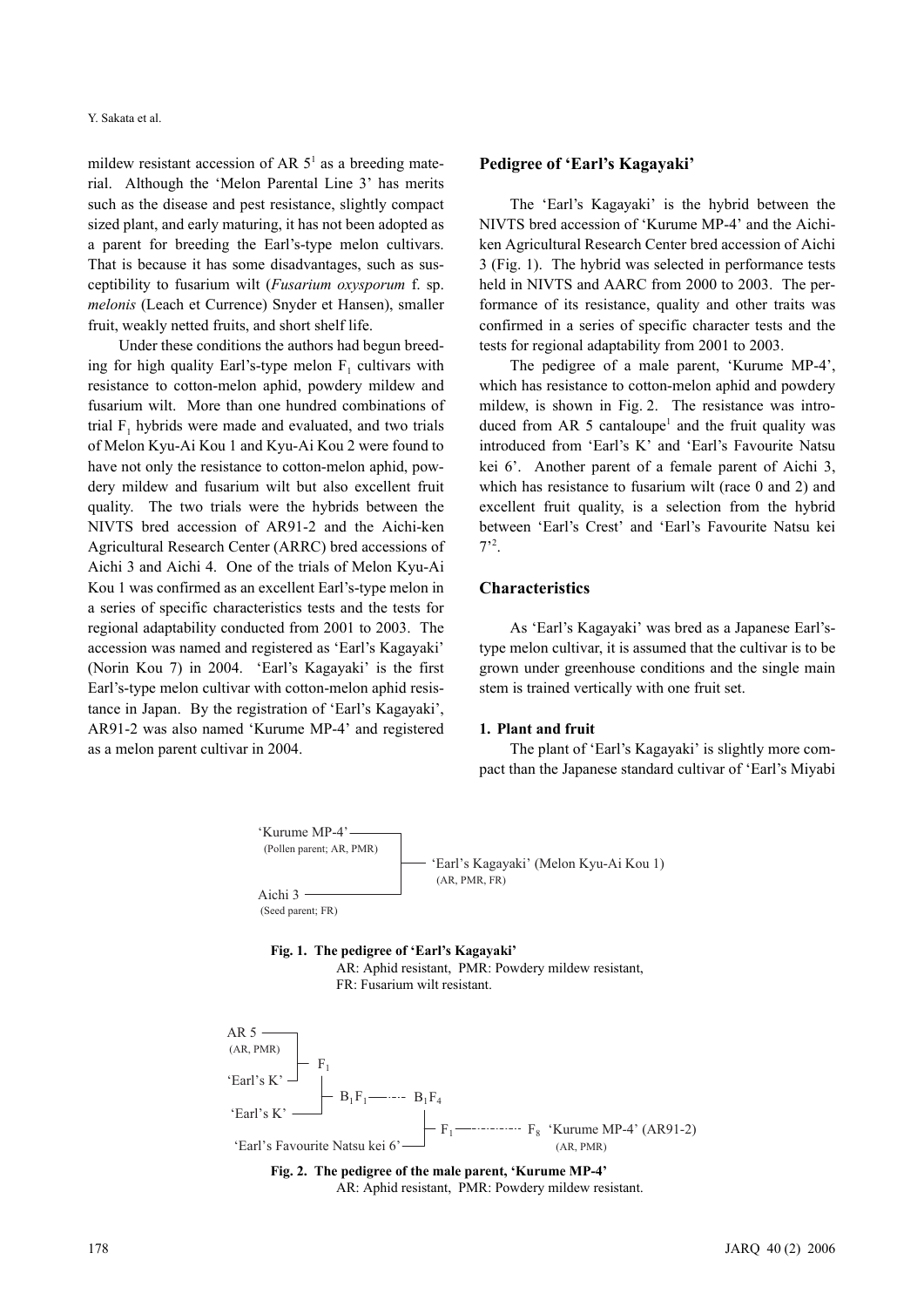Soshun Banshu Kei' (Table 1). Cultivation is relatively easy because of its high and stable abilities of femaleflower-bearing and fruit setting. It takes 25–35 days to flower (10 th node) after transplanting and takes 50–55 days to mature the fruit after anthesis, that is, 'Earl's Kagayaki' is approximately 5–7 days earlier in maturing than the common Earl's-type melon (data not shown).

The fruit weight is around 1,500 g in Japanese standard cultivation (Table 2) and is smaller than the common fruit size (approximately 1,700–1,800 g). However, by adjusting the cultivation method, especially the watering regime, the fruit can weigh 1,800 g and more. The fruit shape is spherical, the rind color is greenish gray, and the skin is finely netted (Fig. 3, Table 3). The flesh is yellowish green with a desirable aroma, and the taste is superior to that of common Earl's-type cultivars with a Brix value of approximately 13 degrees. The shelf life is 5 to 7 days after harvest and is relatively shorter than other cultivars.

#### **2. Disease and pest resistance**

'Earl's Kagayaki' is free from leaf curl (roll) (Fig. 4), and the multiplication of cotton-melon aphids on the leaves of 'Earl's Kagayaki' is lower than that of common melon cultivars (Table 4). The resistance to cottonmelon aphid is derived from 'Kurume MP-4'. 'Earl's

|                             |                         |             | Table 1. Characteristics of Earl's Isagayani piant |                                    |                                 |                                                           |                    |
|-----------------------------|-------------------------|-------------|----------------------------------------------------|------------------------------------|---------------------------------|-----------------------------------------------------------|--------------------|
| Cultivars                   | Plant<br>height<br>(cm) | Leaf<br>no. | Leaf<br>length<br>(cm)                             | Leaf<br>width<br>(c <sub>m</sub> ) | <b>Stem</b><br>diameter<br>(mm) | Ratio of<br>female flower fruit setting<br>$\binom{0}{0}$ | Ratio of<br>$(\%)$ |
| Earl's Kagayaki             | 152                     | 26.0        | 33.9                                               | 28.4                               | 114                             | 96.3                                                      | 99.3               |
| Earl's Miyabi <sup>a)</sup> | 162                     | 26.2        | 33.8                                               | 29.3                               | 119                             | 89.0                                                      | 91.6               |

### **Table 1. Characteristics of 'Earl's Kagayaki' plant**

a): 'Earl's Miyabi' is the control cultivar. Average of 7 trials from 1999 to 2003.

| Table 2. Characteristics of 'Earl's Kagayaki' fruit (1) |  |  |
|---------------------------------------------------------|--|--|
|                                                         |  |  |

| Cultivars                   | Fruit<br>weight<br>(g) | Fruit<br>height<br>(mm) | Fruit<br>diameter<br>(mm) | Rind color      | Peduncle<br>diameter<br>(mm) | Peduncle<br>length<br>(mm) | Scar<br>diameter<br>(mm) |
|-----------------------------|------------------------|-------------------------|---------------------------|-----------------|------------------------------|----------------------------|--------------------------|
| Earl's Kagayaki             | 1.521                  | 137.0                   | 135.0                     | Greenish gray   | 10.1                         | 10.1                       | 21.6                     |
| Earl's Miyabi <sup>a)</sup> | 1.744                  | 149.0                   | 138.0                     | (Greenish) grav | 9.6                          | 16.7                       | 19.4                     |

a) : 'Earl's Miyabi' is the control cultivar. Average of 7 trials from 1999 to 2003.

**Table 3. Characteristics of 'Earl's Kagayaki' fruit (2)**

| Cultivars                   | Netting          | Flesh color          | Flesh<br>thickness<br>(mm) | <b>Brix</b><br>(degree) | Aroma  | Shelf life<br>$\text{(day)}$ |
|-----------------------------|------------------|----------------------|----------------------------|-------------------------|--------|------------------------------|
| Earl's Kagayaki             | Sharp and dense  | Yellowish green      | 38.8                       | 13.2                    | Medium | $5 - 7$                      |
| Earl's Miyabi <sup>a)</sup> | Sharp and denser | Pale yellowish green | 42.1                       | 12.4                    | Slight |                              |

a): 'Earl's Miyabi' is the control cultivar. Average of 7 trials from 1999 to 2003.

| Table 4. Cotton-melon aphid resistance of 'Earl's Kagayaki' |  |  |
|-------------------------------------------------------------|--|--|
|                                                             |  |  |

| Cultivars        |          | Leaf curl   | Aphids             |             |  |
|------------------|----------|-------------|--------------------|-------------|--|
|                  | (%)      | Evaluation  | (No.)              | Evaluation  |  |
| Earl's Kagayaki  |          | Resistant   | $10.4 \text{ bc*}$ | Resistant   |  |
| Earl's Miyabi    | 100      | Susceptible | 46.3a              | Susceptible |  |
| Kurume MP-4      | $\Omega$ | Resistant   | 6.6 c              | Resistant   |  |
| Earl's Favourite | 100      | Susceptible | 31.8ab             | Susceptible |  |

\*: Means separation in columns by Kruskal-Wallis ANOVA (P<0.05).

Five aphids were released at cotyledonary stage and checked at 5th day.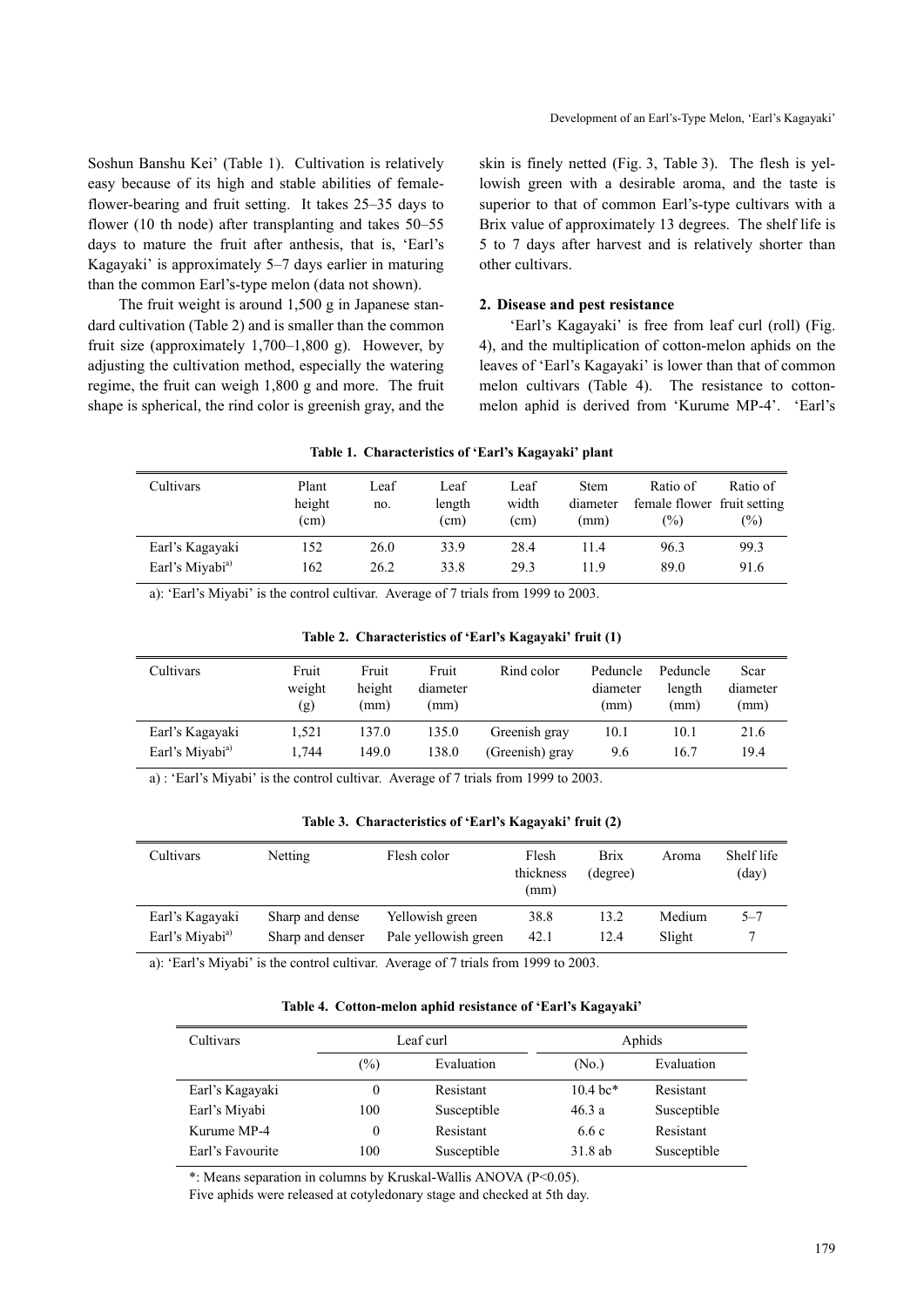Y. Sakata et al.



**Fig. 3. Fruit of 'Earl's Kagayaki'**



**Fig. 4. Leaf roll caused by cotton-melon aphid parasitization** Upper: 'Earl's Kagayaki' 7 days after release of aphids (resistant). Lower left: 'Kurume MP-4' 7 days after release of aphids (resistant). Lower right: 'Earl's Miyabi' 7 days after release of aphids (susceptible).



**Fig. 5. Melon plants severely damaged by powdery mildew** Foreground : 'Earl's Miyabi' (susceptible). Background : 'Earl's Kagayaki' (resistant).

|  |  |  |  | Table 5. Disease resistance of 'Earl's Kagayaki' |
|--|--|--|--|--------------------------------------------------|
|--|--|--|--|--------------------------------------------------|

| Cultivars                   |                            | Powdery mildew |                      |             |               | Fusarium wilt |                      |            |  |
|-----------------------------|----------------------------|----------------|----------------------|-------------|---------------|---------------|----------------------|------------|--|
|                             | Race 1                     |                | Race 2               |             | Race 0        |               | Race 2               |            |  |
|                             | RIP <sub>b</sub><br>$(\%)$ | Evaluation     | <b>RIP</b><br>$(\%)$ | Evaluation  | RIP<br>$(\%)$ | Evaluation    | <b>RIP</b><br>$(\%)$ | Evaluation |  |
| Earl's Kagayaki             | 0                          | Resistant      | 25                   | Resistant   | 0             | Resistant     | 0                    | Resistant  |  |
| Earl's Miyabi <sup>a)</sup> | 100                        | Susceptible    | 100                  | Susceptible | 0             | Resistant     | 0                    | Resistant  |  |

a): 'Earl's Miyabi' is the control cultivar. b): Ratio of infected plants.